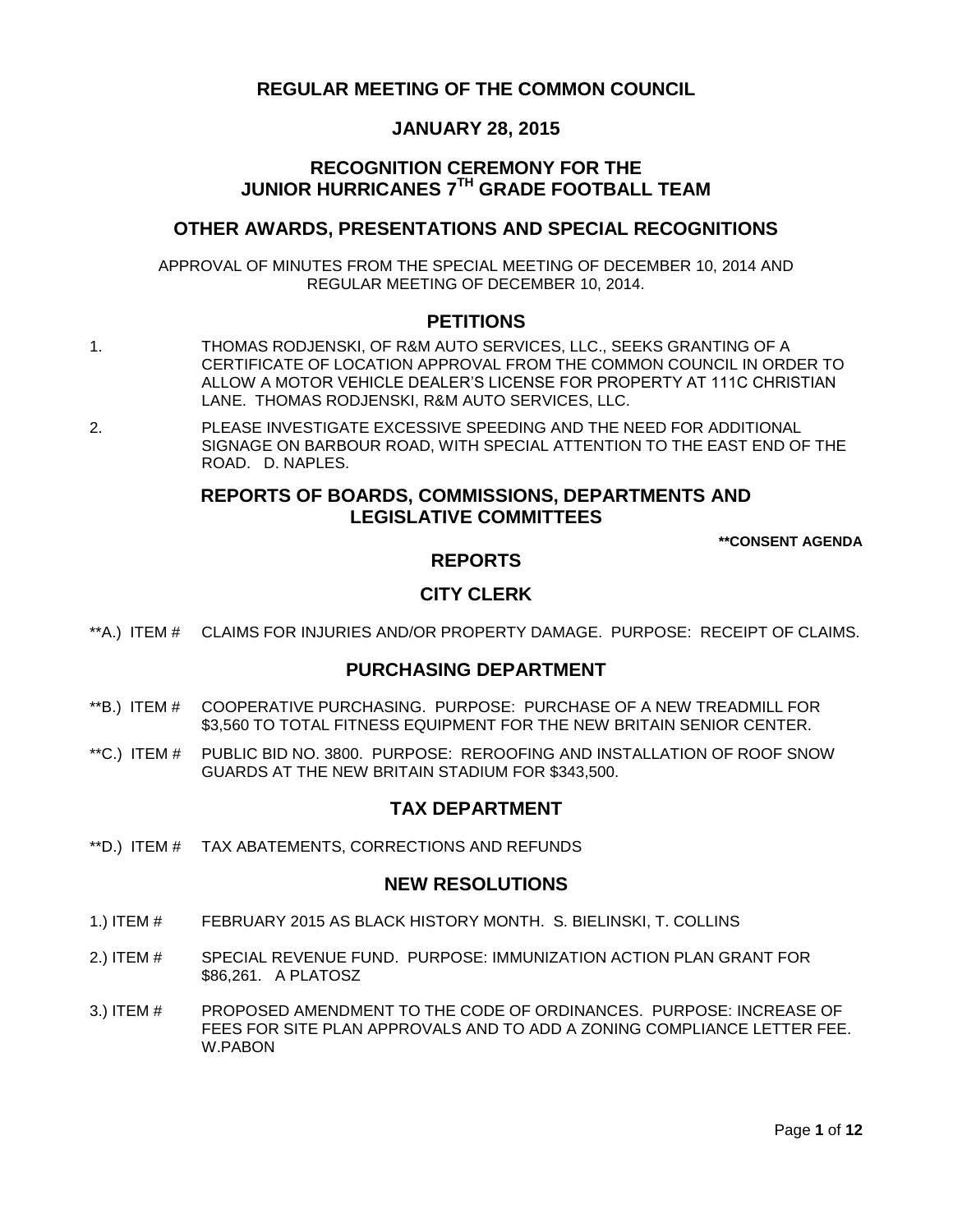- 4.) ITEM # [PROPOSED AMENDMENT TO THE CODE OF ORDINANCES. PURPOSE: INCREASE IN](#page-5-1)  [FEES FOR MOBILE FOOD ESTABLISHMENTS, PUBLIC SWIMMING POOL LICENSURE,](#page-5-1)  [RE-INSPECTIONS AND TO ADD A LATE CHARGE FOR DELINQUENT FEES. A. PLATOSZ](#page-5-1)
- 5.) ITEM # [COMPENSATION COMMITTEE. PURPOSE: APPOINTMENT OF MEMBERS. W. PABON](#page-8-0)
- 6.) ITEM # BUDGET TRANSFER LOCIP [\\$100,736. PURPOSE: CLOSE AND RE-APPROPRIATE](#page-8-1)  [TWO EXISTING LOCIP ACCOUNTS INTO A NEW 2015 LOCIP PROJECT ENTITLED NEW](#page-8-1)  [BRITAIN STADIUM ROOF REPLACEMENT. S. BLACK, D. DEFRONZO, J. GIANTONIO, E.](#page-8-1)  [MAGNUSZEWSKI, D. SALERNO](#page-8-1)
- 7.) ITEM # [FINANCIAL ASSISTANCE. PURPOSE: REHABILITATION OF BEEHIVE STADIUM FOR](#page-9-0)  [\\$850,000. S. BLACK, D. DEFRONZO, J. GIANTONIO, E. MAGNUSZEWSKI, D. SALERNO](#page-9-0)
- 8.) ITEM # [COLD WEATHER HOMELESSNESS RESPONSE. PURPOSE: APPLICATION TO THE](#page-10-0)  [STATE FOR \\$50,000 FOR COLD WEATHER HOMELESSNESS RESPONSE](#page-10-0) AND TO [EXECUTE AN ASSISTANCE AGREEMENT. S. BIELINSKI, T. COLLINS, W. PABON,](#page-10-0)  J. [GIANTONIO](#page-10-0)

## **UNFINISHED BUSINESS**

- 32554 RESOLUTION RE: APPROVAL OF AGREEMENT BETWEEN THE CITY OF NEW BRITAIN AND LOCAL 1186. TABLED 11/13/2013
- 32697 REPORT OF PURCHASING DEPT. RE: ON CALL ENGINEERING SERVICES LANDFILL AND RECYCLING CENTER COMPLIANCE MONITORING – PUBLIC WORKS DEPT. TABLED 04/23/2014
- 32767 RESOLUTION RE: FISCAL YEAR 2015 COMMUNITY SERVICES BUDGET AMENDMENTS. TABLED 06/11/2014
- 32953 RESOLUTION RE: APPROVAL OF AGREEMENT BETWEEN THE CITY OF NEW BRITAIN AND LOCAL 871 – NEW BRITAIN FEDERATION OF TEACHERS TABLED 12/10/2014

# **REGULAR MEETING OF THE COMMON COUNCIL**

## **JANUARY 28, 2015**

# **RECOGNITION CEREMONY FOR THE JUNIOR HURRICANES 7TH GRADE FOOTBALL TEAM**

# **OTHER AWARDS, PRESENTATIONS AND SPECIAL RECOGNITIONS**

APPROVAL OF MINUTES FROM THE SPECIAL MEETING OF DECEMBER 10, 2014 AND REGULAR MEETING OF DECEMBER 10, 2014.

## **PETITIONS**

- 1. THOMAS RODJENSKI, OF R&M AUTO SERVICES, LLC., SEEKS GRANTING OF A CERTIFICATE OF LOCATION APPROVAL FROM THE COMMON COUNCIL IN ORDER TO ALLOW A MOTOR VEHICLE DEALER'S LICENSE FOR PROPERTY AT 111C CHRISTIAN LANE. THOMAS RODJENSKI, R&M AUTO SERVICES, LLC.
- 2. PLEASE INVESTIGATE EXCESSIVE SPEEDING AND THE NEED FOR ADDITIONAL SIGNAGE ON BARBOUR ROAD, WITH SPECIAL ATTENTION TO THE EAST END OF THE ROAD. D. NAPLES.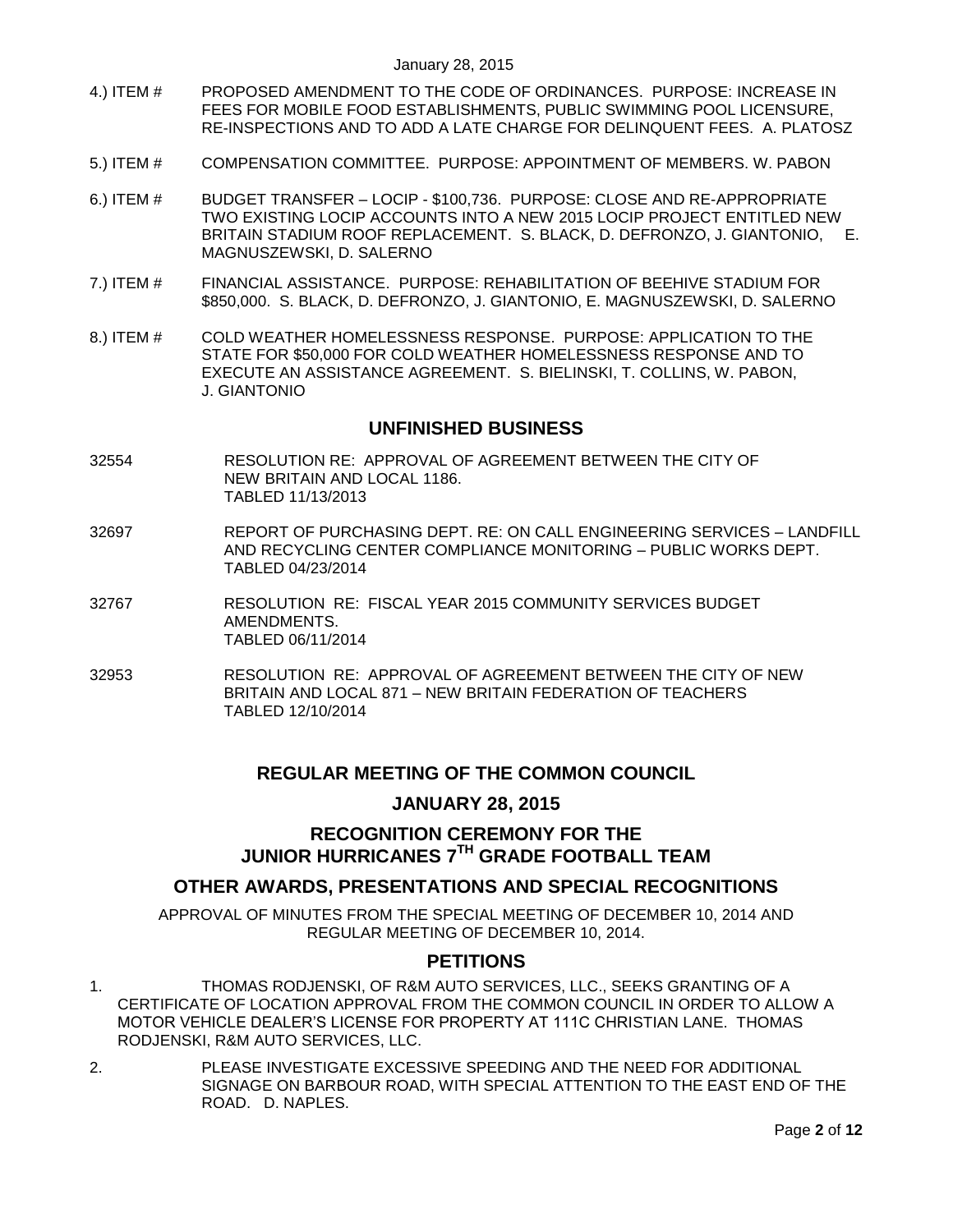# **REPORTS OF BOARDS, COMMISSIONS, DEPARTMENTS AND LEGISLATIVE COMMITTEES**

**\*\*CONSENT AGENDA**

# **REPORTS CITY CLERK**

<span id="page-2-0"></span>\*\*A.) ITEM # CLAIMS FOR INJURIES AND/OR PROPERTY DAMAGE. PURPOSE: RECEIPT OF CLAIMS.

REPORT OF: City Clerk

To Her Honor, the Mayor, and the Common Council of the City of New Britain: the undersigned beg leave to report the following:

ITEM #: RE: CLAIMS FOR INJURIES AND/OR PROPERTY DAMAGE

#### CLAIMANTS NAME

Brown, Jaimee by Atty. Jamaal T. Johnson DeJesus, Lionel Drezek, Frances Gaudio, Roger by Atty. Theodore J. Wurz Matias, Nelson by Atty. Christopher J. Petter Nadolny, Lukasz West, Alison M. by Atty. David J. Scully

Mark H. Bernacki City Clerk

# **PURCHASING DEPARTMENT**

<span id="page-2-1"></span>\*\*B.) ITEM # COOPERATIVE PURCHASING. PURPOSE: PURCHASE OF A NEW TREADMILL FOR \$3,560 TO TOTAL FITNESS EQUIPMENT FOR THE NEW BRITAIN SENIOR CENTER.

REPORT OF: Finance Dept., Purchasing Division

To Her Honor, the Mayor, and the Common Council of the City of New Britain: the undersigned beg leave to report the following:

#### ITEM #:

RE: Cooperative Purchasing, Treadmill, for the New Britain Senior Center DATE: January 28, 2015

In accordance with City Code of Ordinances, Chapter 2, Article VIII, Division 1, Section 2-538 (a), a purchase order was requested by the New Britain Health Department for the following under the State of Connecticut's Cooperative Plan:

| Supplier                       | Item      | <b>Price</b> |
|--------------------------------|-----------|--------------|
| <b>Total Fitness Equipment</b> | Treadmill | \$3.560.00   |
| South Windsor, CT.             |           |              |

The New Britain Health Department requested a purchase order for the purchase of a new Treadmill utilizing the State of Connecticut's Contract Award #13PSX0341. The new Treadmill will be installed at the New Britain Senior Center. The New Britain Senior Center presently has only one (1) piece of exercise equipment, a recumbent bike. The new Treadmill will help to develop an exercise room at the New Britain Senior Center. Regular exercise and physical activity are important to the physical and mental health of older adults. It will produce long term benefits and promote wellness and prevent disease for almost everyone including older adults, a mission of the New Britain Health Department. This new Treadmill is being paid for by grant money received by the New Britain Health Department, therefore no cost to the City. Funding is available for this purchase and is within the New Britain Health Department's account number 245522107-5740, H1N1 Vaccines, Other Miscellaneous Equipment.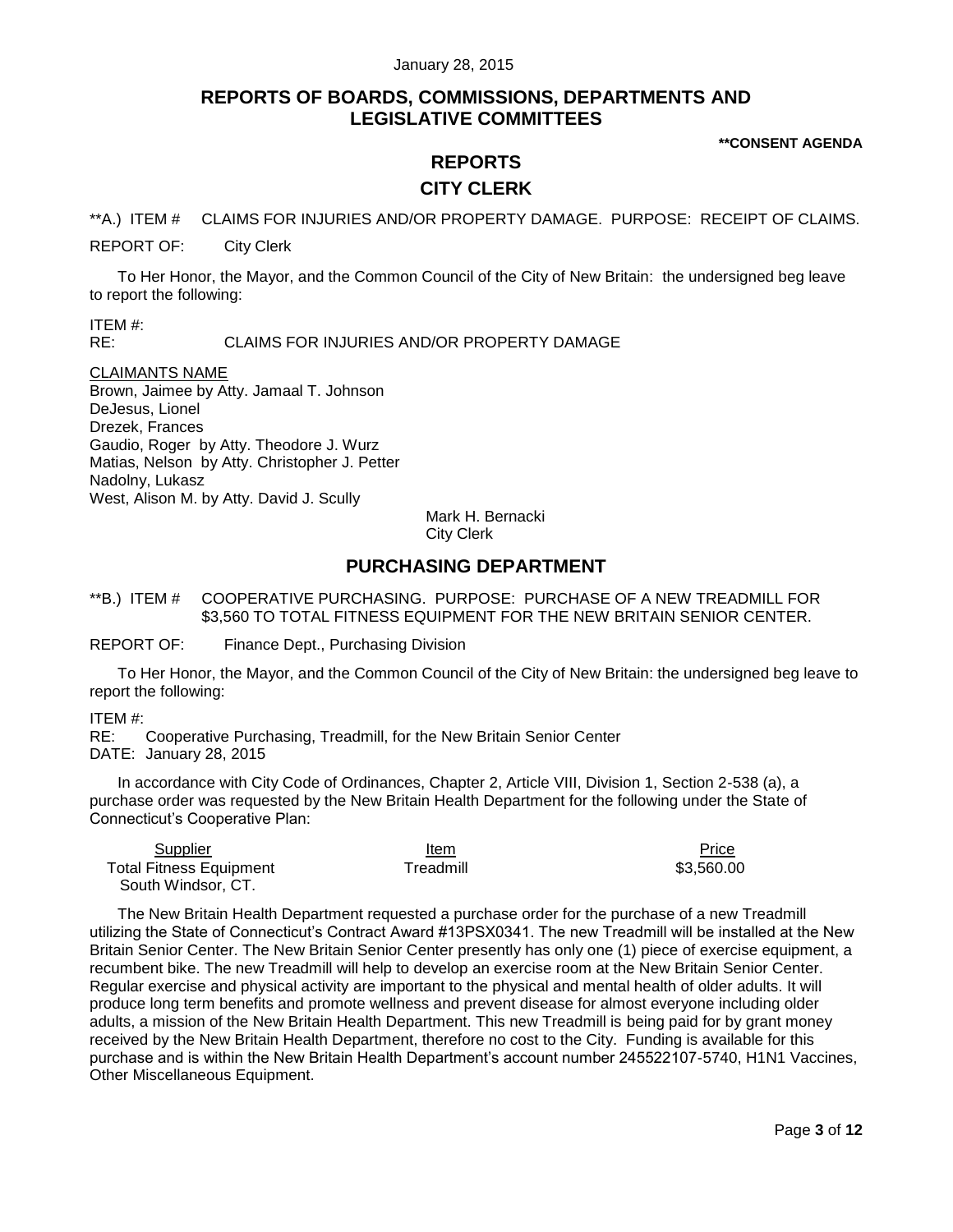#### January 28, 2015

RESOLVED: That the Purchasing Agent is hereby authorized to issue a purchase order for \$3,560.00 to Total Fitness Equipment of South Windsor, CT. for the purchase of a new Treadmill for the New Britain Health Department to be installed at the New Britain Senior Center utilizing the State of Connecticut's Cooperative Purchasing Plan, Contract Award #13PSX0341.

#### Jack Pieper Purchasing Agent

## <span id="page-3-0"></span>\*\*C.) ITEM # PUBLIC BID NO. 3800. PURPOSE: REROOFING AND INSTALLATION OF ROOF SNOW GUARDS AT THE NEW BRITAIN STADIUM FOR \$343,500.

#### REPORT OF: Finance Dept., Purchasing Division

To Her Honor, the Mayor, and the Common Council of the City of New Britain: the undersigned beg leave to report the following:

ITEM #:

RE: Public Bid No. 3800, Reroofing and Related Works at New Britain Stadium for the Parks, Recreation and Community Services Department.

DATE: January 28, 2015

Public Bid No. 3800 was solicited and received in accordance with the Purchasing Ordinances of the City of New Britain for the Reroofing and Related Work at New Britain Stadium. The Reroofing and related work is over the concessions and team room buildings at the stadium. Funding is available for the Reroofing project in the Parks, Recreation and Community Services Department's account numbers, 0083237601-5454, Citywide Park Improvement Construction Contracts for \$242,764.00 and 2131900115-52085, FY 2015 LOCIP New Britain Stadium Roof Replacement for \$100,736.00.

Invitations to bid were solicited and the bid was duly advertised in the New Britain Herald Newspaper, the City and State of Connecticut's Department of Administration Services websites and mailed to thirty-four (34) Roofing Contractors. The Purchasing Agent did not receive any letters from the Roofing Contractors on the mailing list who indicated that they could not respond to the bid request. Responses were received as per attached.

The bids were reviewed for conformance to specifications by the Parks, Recreation and Community Services Department's Administration, the City's On-call Engineering Company associated with this project and the Purchasing Agent. Therefore the Director of the Parks, Recreation and Community Services Department is recommending the bid be awarded to Imperial Company, Inc. of Cromwell, CT who submitted the lowest responsible bid and met all of the bid specifications for the base bid and Alternate

Bid #1, the installation of Roof Snow Guards.

RESOLVED: That the Purchasing Agent is hereby authorized to issue a Purchase Order for \$343,500.00 and enter into a contract with Imperial Company, Inc. of Cromwell, CT. for the Reroofing and the installation of Roof Snow Guards at New Britain Stadium for the Parks, Recreation and Community Services Department per the terms and specifications of Public Bid No. 3800.

> Jack Pieper Purchasing Agent

# **TAX DEPARTMENT**

<span id="page-3-1"></span>\*\*D.) ITEM # TAX ABATEMENTS, CORRECTIONS AND REFUNDS

REPORT OF: Tax Collector

To Her Honor, the Mayor, and the Common Council of the City of New Britain: the undersigned beg leave to report the following:

ITEM #:

RE: Tax Abatements, Corrections and Refunds

The Collector of Taxes has referred a list of tax abatements, corrections and refunds. Acceptance and adoption is respectfully recommended.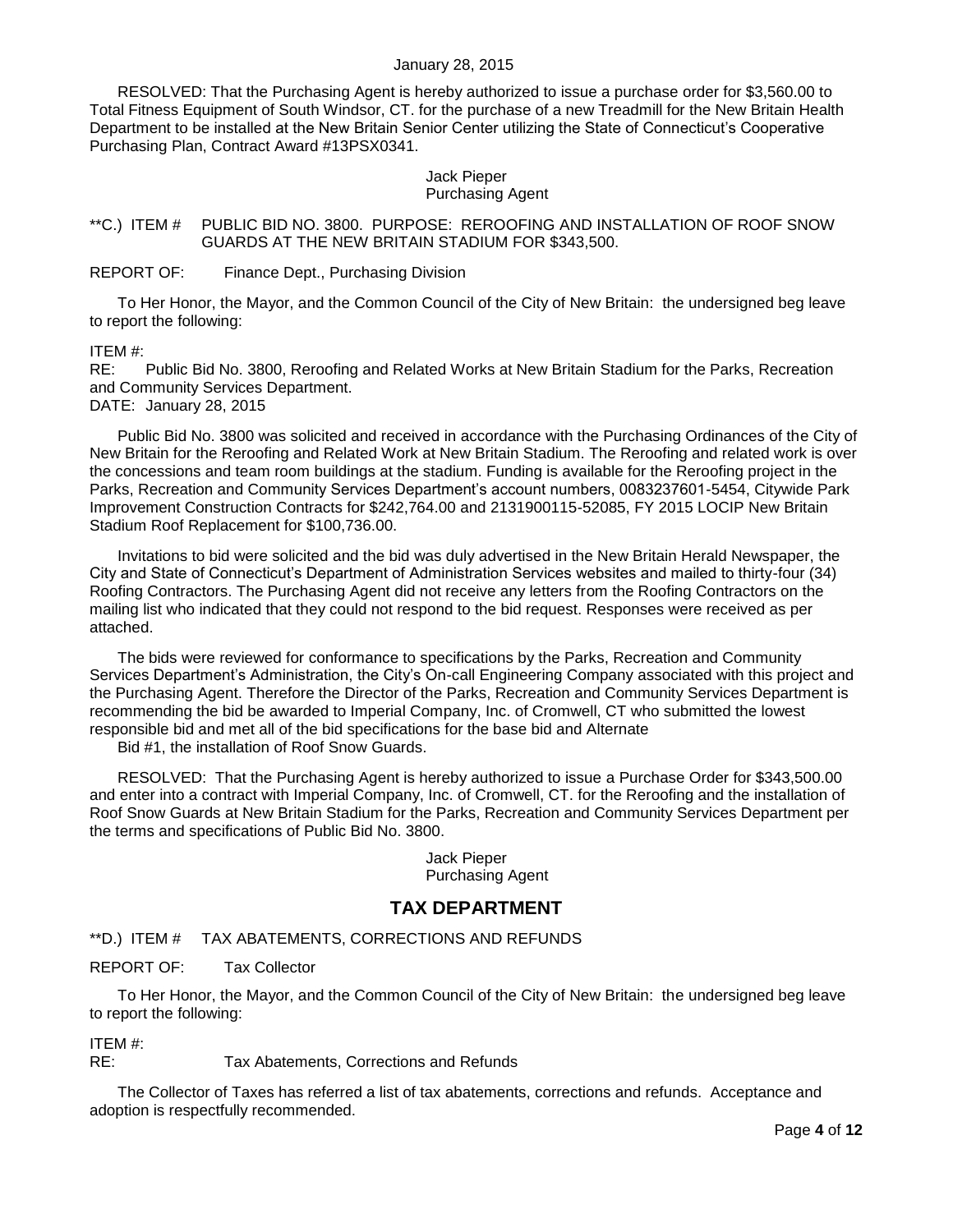#### Cheryl S. Blogoslawski Tax Collector

# **NEW RESOLUTIONS**

#### <span id="page-4-0"></span>1.) ITEM # FEBRUARY 2015 AS BLACK HISTORY MONTH. S. BIELINSKI, T. COLLINS

Item  $\#$  RE:

To Her Honor, the Mayor, and the Common Council of the City of New Britain: the undersigned beg leave to recommend the adoption of the following:

Whereas, since 1926, a son of a former slave and coal miner as a child, Dr. Carter G. Woodson, conducted a week-long celebration to commemorate individuals and events which portrayed significant impact on the African-American life and history; and

Whereas, since 1976 Black History Month has been celebrated nationally during the entire month of February; and

Whereas, the City of New Britain is proud to be home of such a diverse and distinguished population and recognizes the accomplishments African-Americans have made; Now, Therefore, Be It

Resolved that the Common Council of the City of New Britain proclaims February 2015 as Black History Month and encourage its residents, public officials and all individuals to observe this month with appropriate ceremonies, programs and activities to celebrate the rich legacy of African-Americans and to honor the remarkable contributions they have made to progress our community.

> Alderwoman Suzanne Bielinski Alderwoman Tonilynn Collins

<span id="page-4-1"></span>2.) ITEM # SPECIAL REVENUE FUND. PURPOSE: IMMUNIZATION ACTION PLAN GRANT FOR \$86,261. A PLATOSZ

Item # RE: Special Revenue Fund: Immunization Action Plan Grant

To Her Honor, the Mayor, and the Common Council of the City of New Britain: the undersigned beg leave to recommend the adoption of the following:

Program Objective: Patient, parent, and medical staff vaccine education; tracking of infants born at area hospitals; assessment of medical practices; surveillance for communicable diseases; and public education for prevention of communicable diseases such as polio and measles to avoid the serious consequences of these diseases and to extend and improve the quality of New Britain residents lives through immunizations. The initial year of grant funding, 1995.

Local Program Operation Department: Health, under the supervision of the director

Resolution Purpose: Extension of one year grant funding to a four year grant cycle. Locally adopted budget in 4th year of grant cycle, for calendar years 2012-2015. Total all income and expenditure activity reflecting authorized expenditure budget of \$313,249.

WHEREAS; the State of Connecticut, Department of Public Health, has notified the City of New Britain that it is continuing the grant in the amount of \$86,261 for the calendar year 2015; and

THEREFORE, BE IT RESOLVED; that the Special Revenue budget for fund #241, be \$86,261 for the one year period of 1/1/15 through 12/31/15 for the purpose of reflecting the State funding as follows:

| Revenues<br>Immunization Grant - State of CT,<br>Dept. of Public Health | Line Item<br>241522147-4222 | <b>Budget Amount</b><br>86.261 |
|-------------------------------------------------------------------------|-----------------------------|--------------------------------|
| Expenditures                                                            | Line Item                   | Amount                         |
| <b>Full Time Salaries</b>                                               | 241522147-5121              | 50.871                         |
| Medicare                                                                | 241522147-5231              | 1.033                          |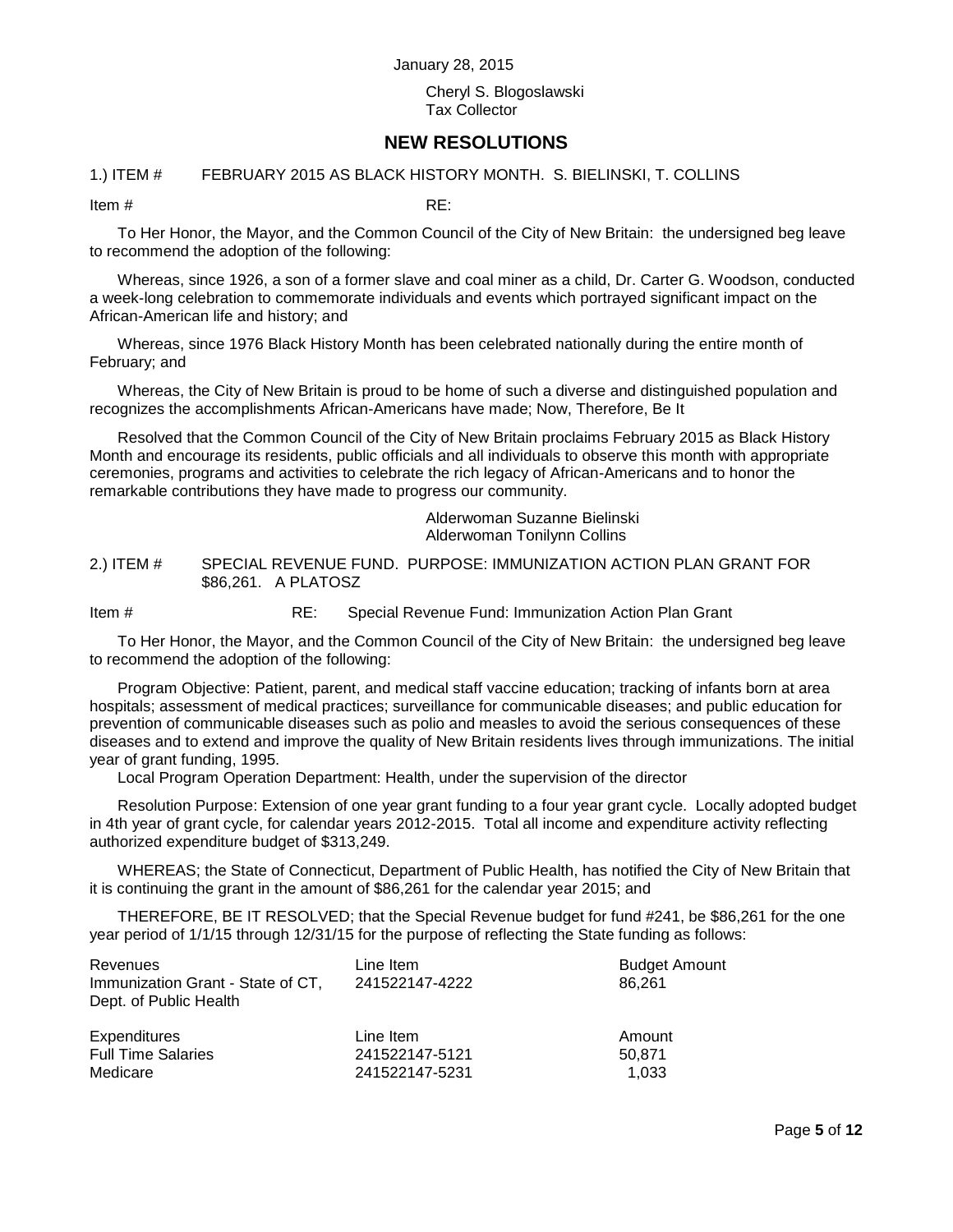| MERF                              | 241522147-5220 | 6,613    |
|-----------------------------------|----------------|----------|
| <b>Workers Comp</b>               | 241522147-5227 | 385      |
| Medical                           | 241522147-5228 | 3,700    |
| <b>Part-Time Salaries</b>         | 241522147-5124 | 20,356   |
| Overtime (IAP promotional events) | 241522147-5122 | 1,000    |
| <b>Office Supplies</b>            | 241522147-5611 | 570      |
| <b>Administrative Overhead</b>    | 241522147-5876 | 500      |
| Travel                            | 241522147-5580 | 1,000    |
| Training                          | 241522147-5337 | 233      |
| Total                             |                | \$86,261 |

#### Alderman Adam Platosz

<span id="page-5-0"></span>3.) ITEM # PROPOSED AMENDMENT TO THE CODE OF ORDINANCES. PURPOSE: INCREASE OF FEES FOR SITE PLAN APPROVALS AND TO ADD A ZONING COMPLIANCE LETTER FEE. W.PABON

To Her Honor, the Mayor, and the Common Council of the City of New Britain: the undersigned beg leave to recommend the adoption of the following:

Resolution Summary: INTENT AND PURPOSE:

To revise Section 7-14 of the Code of Ordinances to provide for an increase in fees for site plan approvals and to add a zoning compliance letter fee. The City of New Britain Building Commission approved the increased fees in order to be consistent with permit fees in other municipalities

BE IT ORDAINED BY THE COMMON COUNCIL OF THE CITY OF NEW BRITAIN that SECTION 7-14 of Chapter 7 of the Code of Ordinances, City of New Britain, be amended as follows: (inserted text appears in underline; deleted text appears in strikethrough; new sections begin with the word [new].

Sec. 7-14. Fee schedule--Zoning permits.

The City of New Britain Department of Licenses, Permits and Inspections shall charge the nonrefundable fees set out below for certain site plan approvals:

- (a) Site plan approval residential buildings with gross square feet (SF): Under 1,000 SF . . . \$25.00 \$40.00 1,001--5,000 SF . . . 50.00 \$80.00 5,001--10,000 SF . . . 100.00 \$160.00 Over 10,000 SF . . . 150.00 \$240.00
- (b) Site plan approval all other than residential buildings: new construction, addition or accessory structure: Up to 5,000 SF . . . \$100.00 \$250.00 For each additional 1,000 SF or portion . . . 5.00
- (c) Site plan approval no structure . . . 50.00 \$100.00
- (d) Change of occupancy . . . 50.00
- (e) Site plan approval telecommunication towers: For new tower . . . 300.00 Co-location (new antenna) . . . 100.00 Annual inspection . . . 100.00
- (f) Zoning Compliance Letter Fee . . . \$40.00

#### Alderman Wilfredo Pabon

<span id="page-5-1"></span>4.) ITEM # PROPOSED AMENDMENT TO THE CODE OF ORDINANCES. PURPOSE: INCREASE IN FEES FOR MOBILE FOOD ESTABLISHMENTS, PUBLIC SWIMMING POOL LICENSURE, RE-INSPECTIONS AND TO ADD A LATE CHARGE FOR DELINQUENT FEES. A. PLATOSZ

Item  $\#$  RE: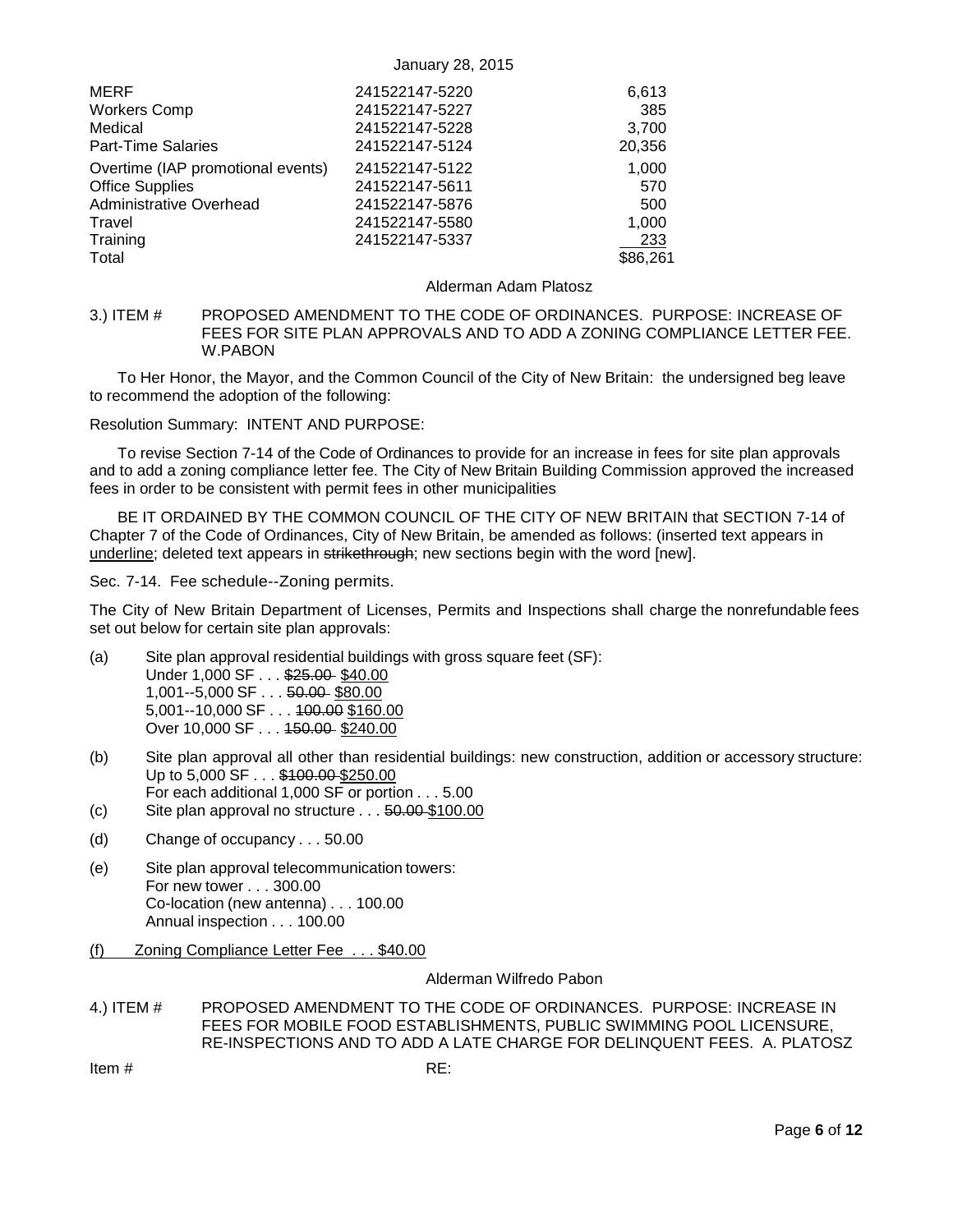To Her Honor, the Mayor, and the Common Council of the City of New Britain: the undersigned beg leave to recommend the adoption of the following:

#### Resolution Summary: INTENT AND PURPOSE:

To revise Sections 10-37, 13-194, 14-256 and 14-407 of the Code of Ordinances to provide for an increase in fees for mobile food establishments, plans reviews, rooming house permit, day care inspections, barbershop/cosmetology licensure, public swimming pool licensure, re-inspections, and to add a late charge for delinquent fees. The City of New Britain Board of Health approved the increased fees to be consistent with permit fees in other municipalities

BE IT ORDAINED BY THE COMMON COUNCIL OF THE CITY OF NEW BRITAIN that SECTIONS 10-37, 13-194, 14-256, and 14-407 of the Code of Ordinances, City of New Britain, be amended as follows: (inserted text appears in underline; deleted text appears in strikethrough; new sections begin with the word [new].

Sec. 10-37. Classifications of food establishments; fees for issuance of licenses; duration; inspection intervals; re-inspection fees; late charge.

(a) All licenses to conduct, operate or maintain any food establishment shall be issued for a period of one (1) year beginning July 1 and ending June 30 of the following year, except that any license issued after July 1 of any year shall expire as of the June 30 following the date of issuance of such license.

(b) Food establishments shall be classified as follows:

(1) Class I establishment -- Food service establishment with commercially prepackaged food and/or hot or cold beverages only. No preparation, cooking or hot holding of potentially hazardous foods is included, except that commercially packaged precooked foods may be heated and served in the original package within four (4) hours; e.g., cold commercially packaged sandwiches and sandwich meat and cheeses, pastries, confectioneries, snacks, popcorn, pretzels, donuts, coffee, tea, soft drinks, etc.

(2) Class II establishment -- Food service establishment using cold or ready to eat commercially processed food requiring no further heat treatment and/or hot or cold beverages. No cooking, heating or hot holding of potentially hazardous foods is included, except that commercially packaged precooked foods may be heated and served in the original package within four (4) hours, and commercially precooked hot dogs, kielbasa and soup may be heated if transferred directly out of the original package and served within four (4) hours; e.g., cold deli sandwiches, salads, commercially prepared, processed and packaged sandwiches, hot dogs, kielbasa, soups, coffee, tea, soft drinks, etc.

(3) Class III establishment -- Food service establishment having on the premises exposed potentially hazardous foods that are prepared by hot processes and consumed by the public within four (4) hours of preparation; e.g., hot meat sandwiches, pizza, soups, seafood, etc.

(4) Class IV establishment -- Food service establishment having on the premises exposed potentially hazardous foods that are prepared by hot processes and held for more than four (4) hours prior to consumption by the public; e.g., meats, poultry, eggs, seafood, dairy, etc.

(c) Food establishments shall be inspected at the following intervals:

- (1) Class I establishment -- 360 days;
- (2) Class II establishment -- 180 days;
- (3) Class III establishment -- 120 days;
- (4) Class IV establishment -- 90 days;
- (5) Temporary food service establishment -- At intervals based on the applicable class of the establishment.

(d) Every applicant for a license to conduct, operate or maintain a food establishment shall pay a fee or fees for such establishment in accordance with the following schedule:

- (1) Class I establishment:
- a. Fixed establishment -- 110.00 per year, or part thereof.
- b. Mobile establishment -- \$50.00 \$75.00 per year, or part thereof.
- (2) Class II establishment:
	- a. Fixed establishment -- \$145.00 per year, or part thereof.
	- b. Mobile establishment -- \$85.00 \$100.00 per year, or part thereof.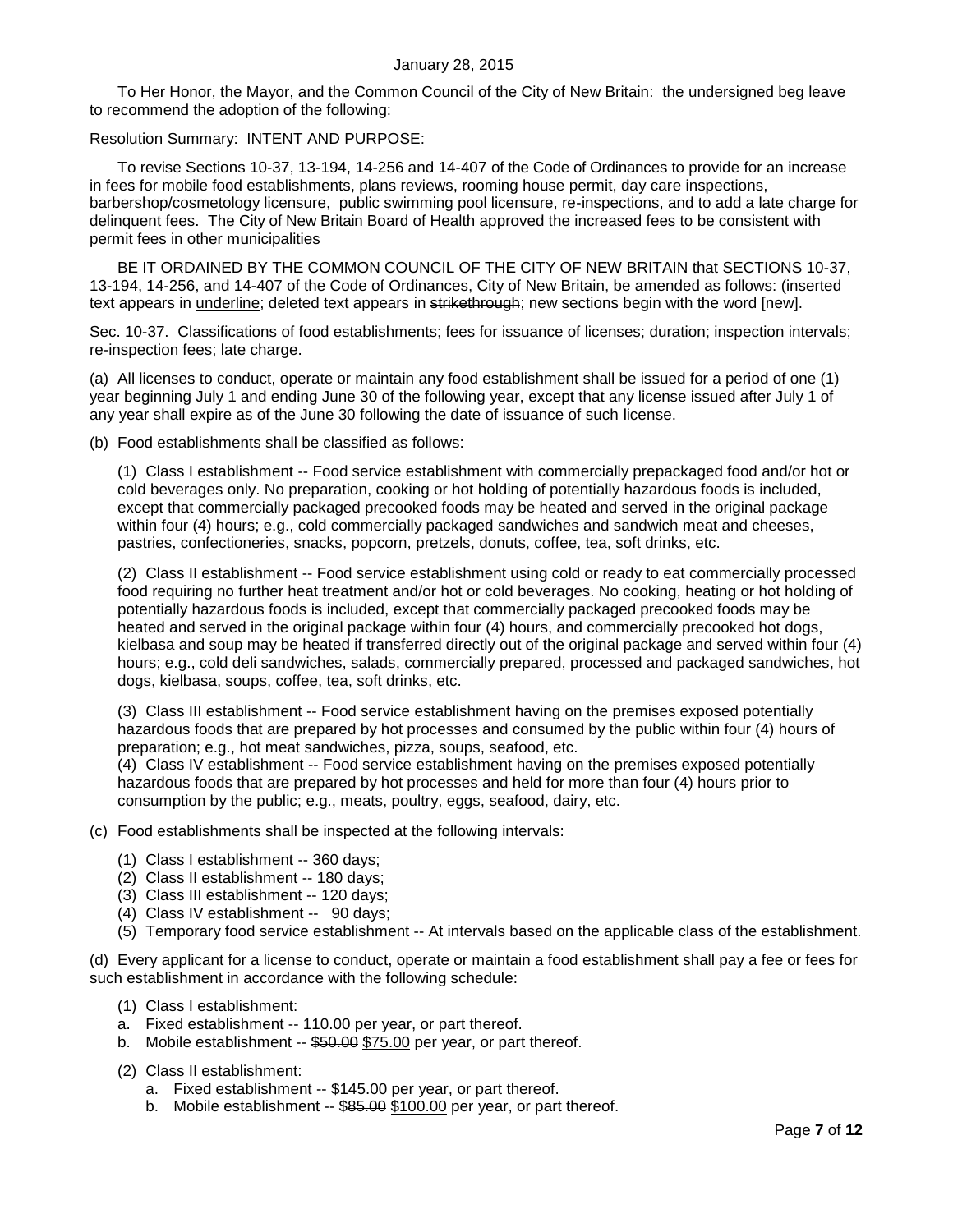(3) Class III establishment:

- a. Fixed establishment -- \$180.00 per year, or part thereof, plus \$2.00 per seat for each seat in excess of 35.
- b. Mobile establishment -- \$115.00 \$140.00 per year, or part thereof.
- (4) Class IV establishment -- \$215.00 per year, or part thereof, plus \$2.00 per seat for each seat in excess of 35.

(5) Temporary food service establishment -- \$20.00 \$35.00 per day up to a maximum of \$100.00 \$175.00 per year.

(e) Late charge for food establishment licensing fee. There shall be a thirty dollar (\$30.00) late charge for any food establishment licensing fee not received by June 30. In addition, there shall be an additional thirty dollars (\$30.00) charge for each additional thirty-day period that the fee remains delinquent.

(f) Re-inspection fee. In the event that a food establishment shall require a re-inspection as a result of having failed to attain a passing grade on the initial inspection (4 pt. item(s) not corrected or previous grade below 80), such food establishment shall be required to pay a re-inspection fee of one hundred dollars (\$100.00) one hundred twenty-five dollars (\$125.00) for each required re-inspection.

(g) All new or extensively remodeled food establishments must undergo a plan review before beginning operation. A fee of one hundred twenty-five dollars (\$125.00) one hundred fifty dollars (\$150.00) is to be paid for each plan review.

(Code 1970, § 11-3; Ord. of 9-95; Ord. No. 27823, 4-28-04; Res. No. 28693-2, 8-18-05; Res. No. 30847-2, 1-27-10)

Sec. 13-194. Same--Issuance; fees.

No permit to operate a rooming house shall be issued unless the rooming house for which the permit is sought is found after inspection to meet the applicable requirements of this article and any rules and regulations adopted pursuant thereto. The annual fee for any such permit shall be a minimum of seventy-five dollars (\$75.00) one hundred twenty-five dollars (\$125.00) or two dollars (\$2.00) per year per room.

(Code 1970, § 13-9.05; Ord. of 4-82; Ord. of 4-90, § 6)

ARTICLE XIV. PUBLIC SWIMMING POOLS, WADING POOLS, WHIRLPOOLS, SPAS, DAYCARE CENTERS AND NONPUBLIC SCHOOLS

Sec. 14-256. License required; fee.

(a) No person shall operate a public swimming pool, a public wading pool or a public whirlpool or spa as defined in section 10-B-33b of the Regulations of the State of Connecticut Department of Health Services without first obtaining a license therefor issued by the director of health. Such license shall remain in effect for one (1) year from the date of issuance. The fee for such license shall be sixty dollars (\$60.00) one hundred dollars (\$100.00) for each such pool or spa.

(b) The health department shall charge a fee for the following inspections:

- (1) Day care centers -- \$60.00 \$80.00;
- (2) Nonpublic schools inspections -- \$15.00 per structure.
- (3) Well permits A \$50 fee shall accompany each application.

(Ord of 4-90 § 10; Res. No. 28693-2, 8-18-05)

Secs. 14-257--14-259. Reserved.

Sec. 14-407. New Britain Environmental Health Department Proposed Fee Schedule 2010 2015

| Barbershop, Hairdressing and<br>Cosmetology Salons | Fee |  |
|----------------------------------------------------|-----|--|
|----------------------------------------------------|-----|--|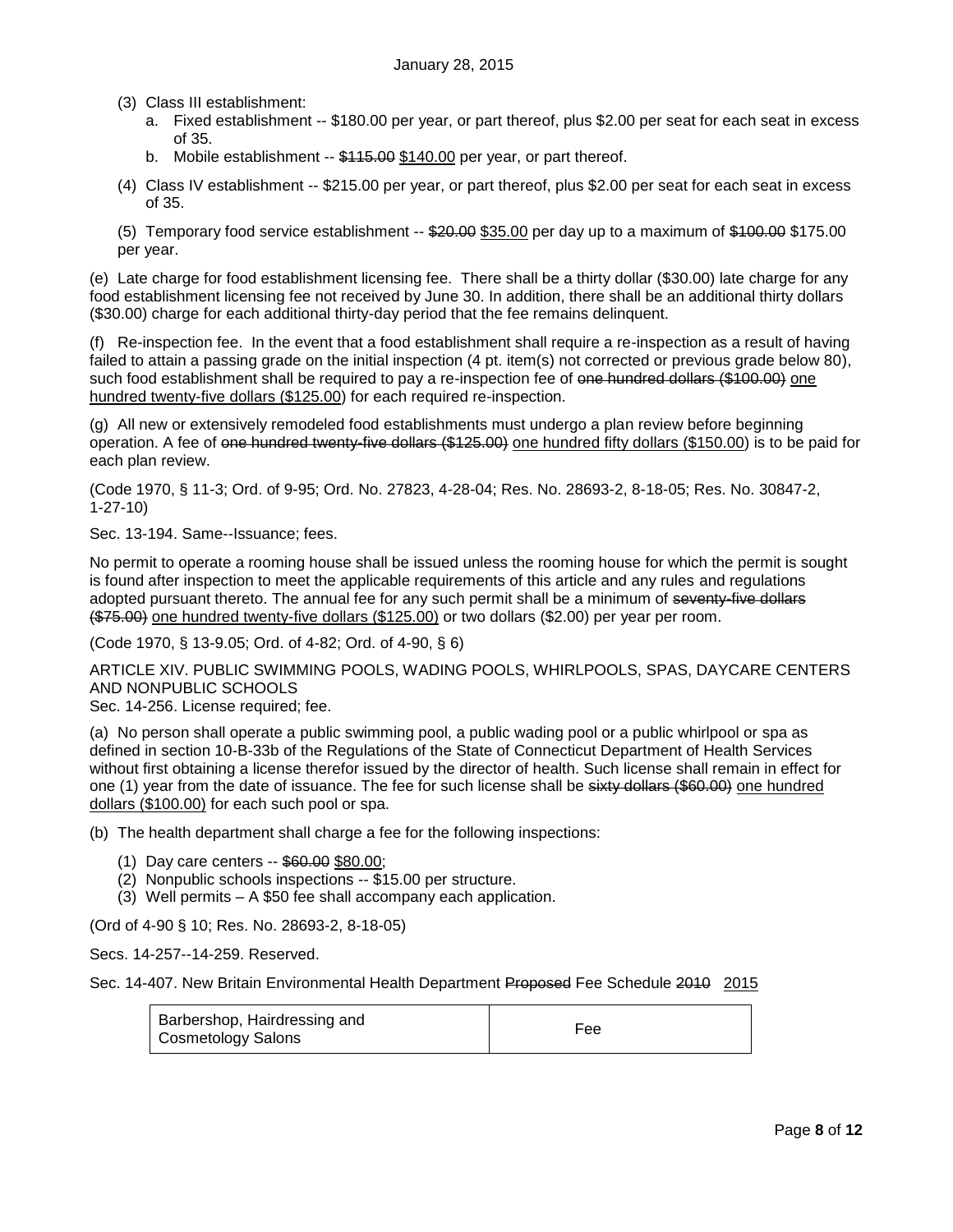| <b>Establishment Permit</b><br>With $1 - 5$ work stations:<br>With $6 - 10$ work stations:<br>With $11 +$ work stations: | \$75.00 \$90.00<br>100.00-115.00<br><del>150.00</del> -170.00 |
|--------------------------------------------------------------------------------------------------------------------------|---------------------------------------------------------------|
| 1 <sup>st/2nd</sup> Re-inspection Fee                                                                                    | 50.00-60.00/Inspection                                        |
| <b>Renewal Permit Application Late</b>                                                                                   | <del>25.00 4</del> 0.00                                       |
| <b>Returned Check Fee</b>                                                                                                | 20.00                                                         |

\*\*Plan Review Fee: \$50.00 (Res. No. 32485-2, 1023-13)

#### Alderman Adam Platosz

## <span id="page-8-0"></span>5.) ITEM # COMPENSATION COMMITTEE. PURPOSE: APPOINTMENT OF MEMBERS. W. PABON

Item # RE:

To Her Honor, the Mayor, and the Common Council of the City of New Britain: the undersigned beg leave to recommend the adoption of the following:

WHEREAS, according to Section 2-338 of the City of New Britain Code of Ordinances, in January of each odd-numbered year, the Common Council shall appoint a Compensation Committee consisting of three (3) members, two (2) of which shall be nominated by the majority leader of the Common Council, and one of which shall be nominated by the minority leader of the Common Council. The nominations shall be approved by a majority of the Common Council present and voting. In the absence of a minority party on the Common Council, the Common Council shall, by majority vote, nominate and approve the appointment of the committee members which was designated as that of the minority leader; and

WHEREAS, the Compensation Committee shall undertake a study in order to make a recommendation with respect to a salary adjustment for elected and appointed officials whose salaries are to be established by ordinance, including, but not limited to the mayor, the town clerk, the tax collector, the treasurer, the registrars of voters, the corporation counsel and the clerk of committees. The Compensation Committee shall take into consideration the salaries of comparable officials in other cities and towns and the adjustments in compensation granted to employees of the City. The committee may utilize, as necessary, appropriate City personnel to assist in its study committee and shall report its recommendation to the full Common Council in a timely manner; NOW, THEREFORE, BE IT

RESOLVED; that the following members of the Common Council of the City of New Britain be hereby appointed to the Compensation Committee:

- 1. Alderman Carlo Carlozzi, Jr.
- 2. Alderman Wilfredo Pabon
- 3. Alderman Emmanuel Sanchez

#### Alderman Wilfredo Pabon

<span id="page-8-1"></span>6.) ITEM # BUDGET TRANSFER – LOCIP - \$100,736. PURPOSE: CLOSE AND RE-APPROPRIATE TWO EXISTING LOCIP ACCOUNTS INTO A NEW 2015 LOCIP PROJECT ENTITLED NEW BRITAIN STADIUM ROOF REPLACEMENT. S. BLACK, D. DEFRONZO, J. GIANTONIO, E. MAGNUSZEWSKI, D. SALERNO

Item # RE: Budget Transfer- LOCIP - \$100,736 – Parks, Recreation and Community Services

To Her Honor, the Mayor, and the Common Council of the City of New Britain: the undersigned beg leave to recommend the adoption of the following:

Resolution Purpose: To close and re-appropriate two existing LOCIP accounts into a new 2015 LOCIP project entitled New Britain Stadium roof replacement. The New Britain Stadium roof is 19 years old, currently leaking in several areas, and is in desperate need of repair.

WHEREAS, the New Britain Stadium roof is leaking in several areas, AND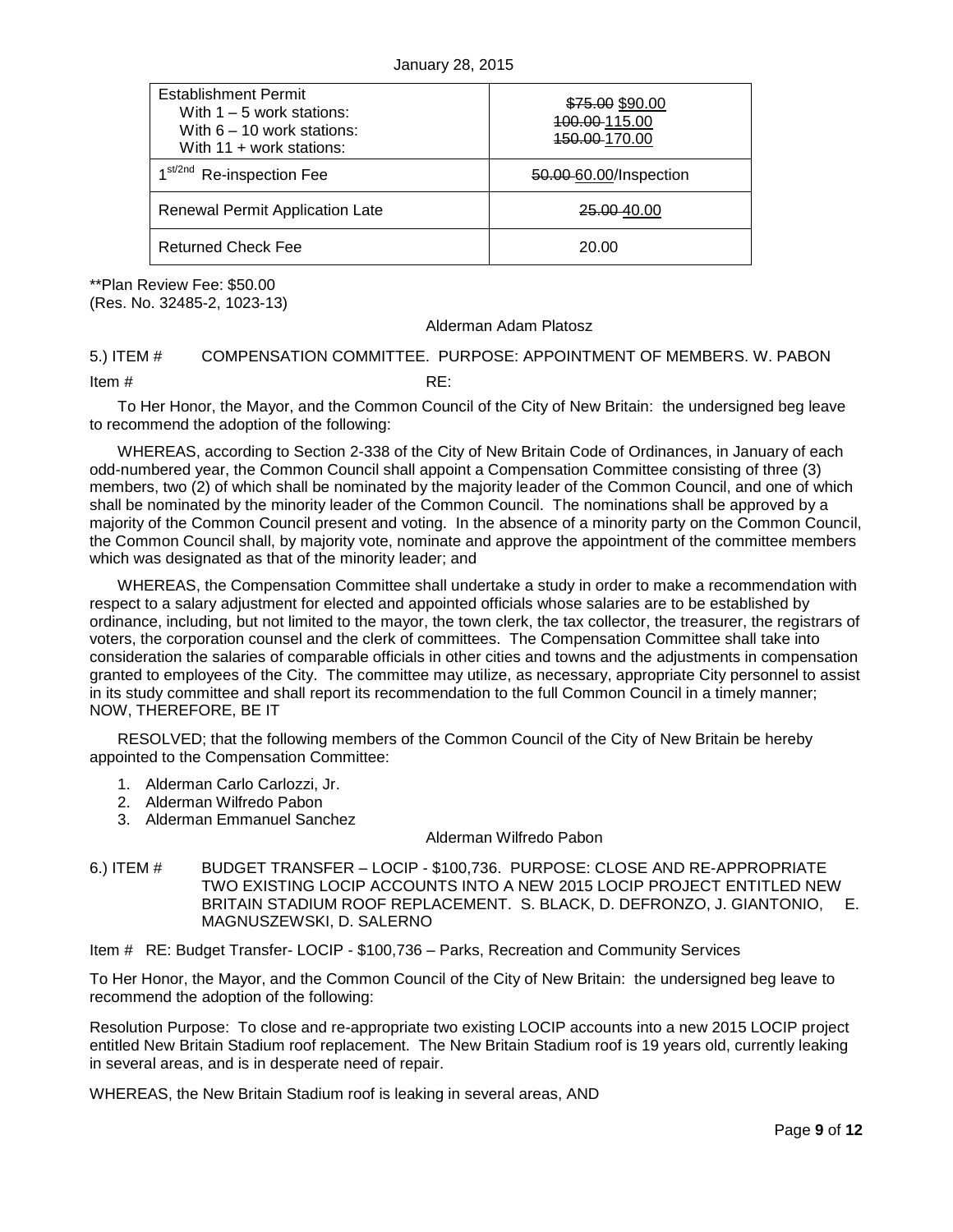#### January 28, 2015

WHEREAS, LOCIP account number 2131500113-52073 Washington Park Soccer Field is not a viable project given that the park will not support a full size soccer field nor provide adequate parking and spectator areas, AND

WHEREAS, a soccer field at the Washington Park location would require extensive netting to be constructed to keep the soccer balls out of residents yards as well as require significant funding to provide ADA accessibility , AND

WHEREAS, LOCIP project number 2131200112-52077 Fire Station 7 roof replacement is complete with the remaining funds available for re-allocation, AND

WHEREAS, Bid #3800 New Britain Stadium Re-roofing was solicited and received through the City's Purchasing Agent with the low bid plus alternate number 1 coming in at a total of \$343,500.00, AND

WHEREAS, this additional LOCIP money will supplement the existing funding located in bond account number 0083237601-5454 City wide park improvements, NOW THEREFORE BE IT

RESOLVED, that the State of CT close out the following projects and open a new LOCIP project for New Britain Stadium Roof Replacement, and in conjunction the Finance Department, perform the following LOCIP transfers:

| To∶<br>2131900115-52085 New Britain Roof Replacement      | Total: | \$100.736<br>\$100,736 |
|-----------------------------------------------------------|--------|------------------------|
|                                                           |        |                        |
| 2131200112-52077 Station 7 Roof Replacement               |        | \$25,736               |
| 1 IUIII.<br>2131500113-52073 Washington Park Soccer Field |        | \$75,000               |

AND BE IT FURTHER RESOLVED, the City of New Britain approves the New Britain Stadium Roof Replacement as a CIP project and authorizes the Mayor and Finance Department to request the proper approvals from the State of Connecticut for this new LOCIP Project to ensure the project is eligible for LOCIP reimbursement.

> Alderwoman Shirley Black Alderman David DeFronzo Alderman Jamie Giantonio Alderwoman Eva Magnuszewski Alderman Daniel Salerno

<span id="page-9-0"></span>7.) ITEM # FINANCIAL ASSISTANCE. PURPOSE: REHABILITATION OF BEEHIVE STADIUM FOR \$850,000. S. BLACK, D. DEFRONZO, J. GIANTONIO, E. MAGNUSZEWSKI, D. SALERNO

Item  $\#$  RE:

From:

To Her Honor, the Mayor, and the Common Council of the City of New Britain: the undersigned beg leave to recommend the adoption of the following:

Resolution Summary: PURPOSE: Authorize the Mayor to execute all documentation between the State of Connecticut Department of Energy and Environmental Protection and the City of New Britain to receive grant funding for the rehabilitation of Beehive Stadium.

WHEREAS, Grant funds were applied for by the City of New Britain for the Rehabilitation of Beehive Stadium, AND

WHEREAS, at its meeting on January 12, 2015, the State of Connecticut Bond Commission approved an award of \$850,000.00 for the Beehive Project, AND

WHEREAS, the use of this grant award will offset \$850,000 that was originally planned on coming from proceeds from sale of bond revenue. The expenditures for this grant will be paid out of 0083237701-5454 Beehive Stadium Construction Contracts, AND

WHEREAS, Erin E. Stewart was elected Mayor and her term of office began on November 12, 2013 and will continue until November 10, 2015. As the Mayor, Erin E. Stewart serves as the Chief Executive Officer for City of New Britain, and is hereby authorized to sign on behalf of the City of New Britain a Personal Services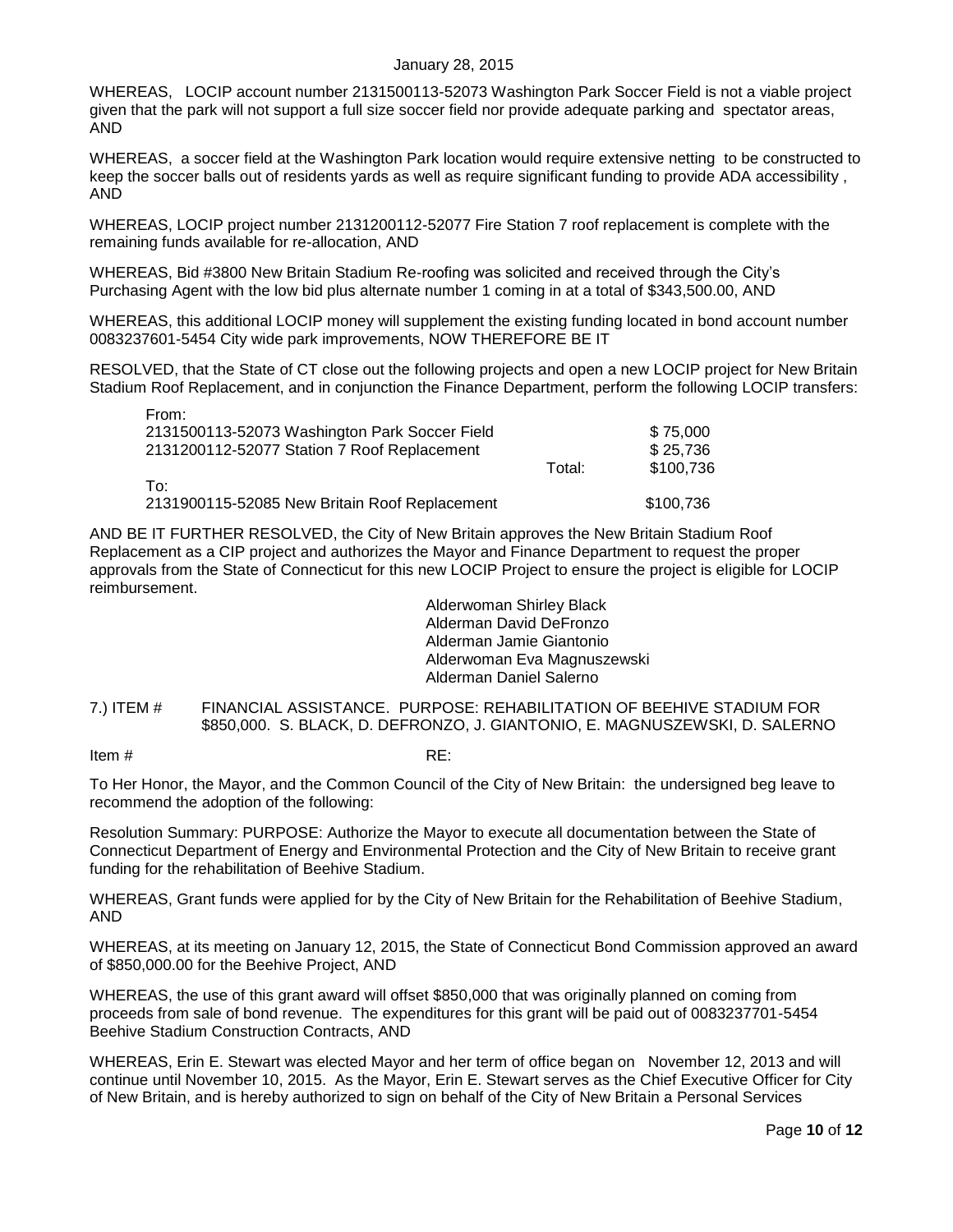Agreement for financial assistance to complete various improvements to the athletic complex know as Beehive Stadium, NOW THEREFORE BE IT

RESOLVED, that Erin E. Stewart, Mayor of the City of New Britain be and hereby is authorized to execute on behalf of this municipal corporation a Personal Services Agreement with the State of Connecticut for financial assistance to complete various improvements to the athletic complex know as Beehive Stadium, project agreement number CUAP 2015-11. AND BE IT FURTHER

RESOLVED, a budget transfer in the amount of \$850,000 be appropriated within the Beehive Stadium Improvement project, which is in the City's Capital Projects fund in accordance with the requirements of the grantor agency as outlined below:

|                   | Alderwoman Shirley Black                                   |           |
|-------------------|------------------------------------------------------------|-----------|
| Decrease Revenue: | 0083237700-4999 Beehive Stadium Proceeds from Sale of Bond | \$850,000 |
| Increase Revenue: | 0083237700-4222 Beehive Stadium State Grant                | \$850,000 |

Alderman David DeFronzo Alderman Jamie Giantonio Alderwoman Eva Magnuszewski Alderman Daniel Salerno

<span id="page-10-0"></span>8.) ITEM # COLD WEATHER HOMELESSNESS RESPONSE. PURPOSE: APPLICATION TO THE STATE FOR \$50,000 FOR COLD WEATHER HOMELESSNESS RESPONSE AND TO EXECUTE AN ASSISTANCE AGREEMENT. S. BIELINSKI, T. COLLINS, W. PABON, J. GIANTONIO

Item # RE: State Assistance Agreement Cold Weather Homelessness Response

To Her Honor, the Mayor, and the Common Council of the City of New Britain: the undersigned beg leave to recommend the adoption of the following:

#### $\mathcal{L}_\mathcal{L} = \mathcal{L}_\mathcal{L} = \mathcal{L}_\mathcal{L} = \mathcal{L}_\mathcal{L} = \mathcal{L}_\mathcal{L} = \mathcal{L}_\mathcal{L} = \mathcal{L}_\mathcal{L} = \mathcal{L}_\mathcal{L} = \mathcal{L}_\mathcal{L} = \mathcal{L}_\mathcal{L} = \mathcal{L}_\mathcal{L} = \mathcal{L}_\mathcal{L} = \mathcal{L}_\mathcal{L} = \mathcal{L}_\mathcal{L} = \mathcal{L}_\mathcal{L} = \mathcal{L}_\mathcal{L} = \mathcal{L}_\mathcal{L}$ CERTIFIED RESOLUTION OF THE CITY OF NEW BRITAIN

I, Mark Bernacki, Town and City Clerk, certify that below is a true and correct copy of a resolution duly adopted by the City of New Britain at a meeting of its Common Council duly convened on January 28, 2015, and which has not been rescinded or modified in any way whatsoever and is at present in full force and effect.

| ۱nt<br>Jale<br>. | Mark<br>Town and City Clerk<br>Bernacki<br>____ |     |
|------------------|-------------------------------------------------|-----|
|                  |                                                 | こしし |

WHEREAS, pursuant to Connecticut General Statutes Sections 4-66aa, 4-8 and 8-206, the Connecticut Department of Housing is authorized to extend financial assistance for economic and community development projects; and

WHEREAS, it is desirable and in the public interest that the City of New Britain make an application to the State for \$50,000 in order to undertake a cold-weather homelessness response and to execute an Assistance Agreement;

NOW, THEREFORE, BE IT RESOLVED by the Common Council of the City of New Britain:

- 1) That it is cognizant of the conditions and prerequisites for the State financial assistance imposed by Connecticut General Statutes Sections 4-66aa, 4-8 and 8-206;
- 2) That the filing of an application for State financial assistance by the City of New Britain in an amount not to exceed \$50,000 is hereby approved; and
- 3) That Erin E. Stewart, Mayor of the City of New Britain, is directed to execute and file such application with the Connecticut Department of Housing, to provide such additional information, to